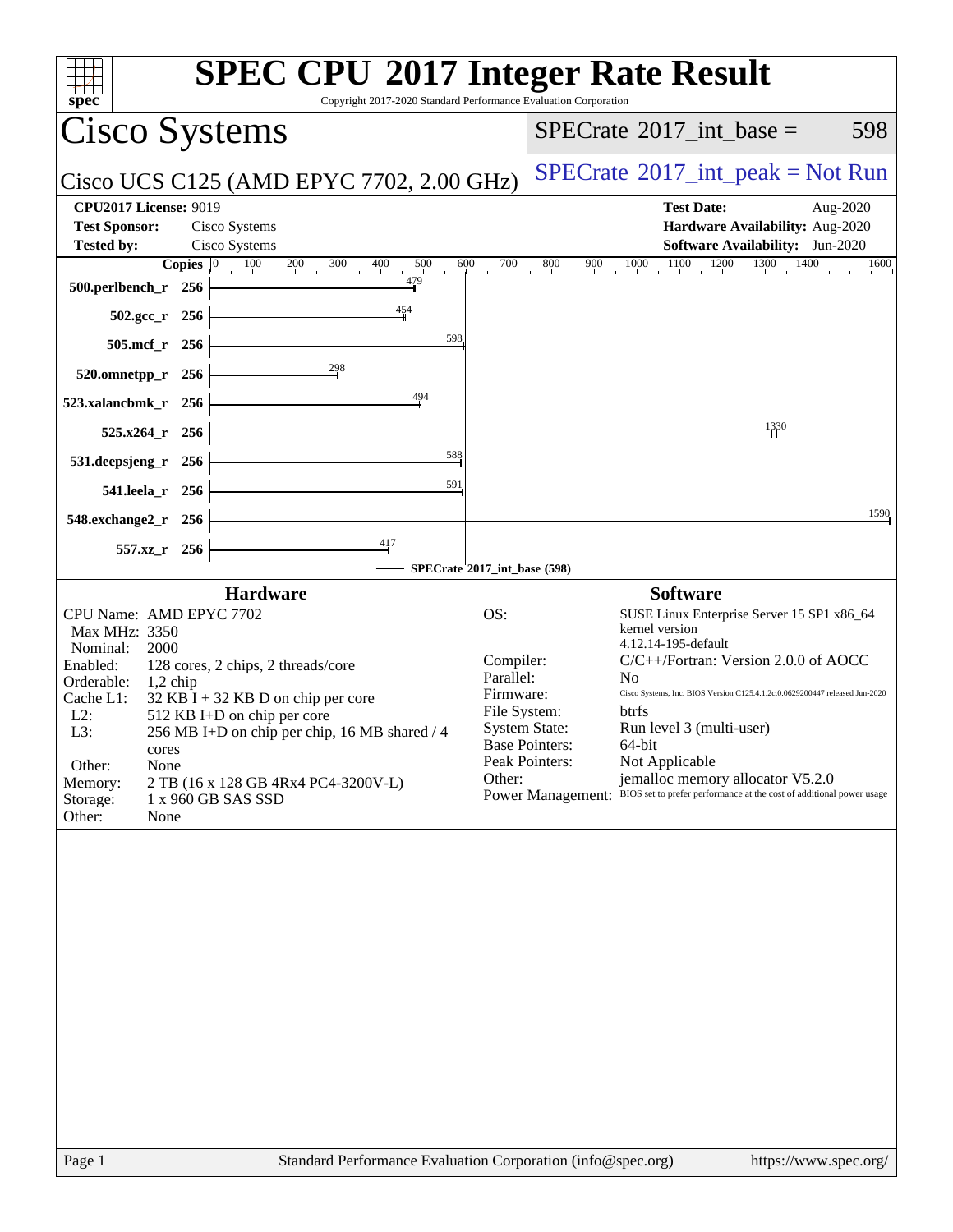

Copyright 2017-2020 Standard Performance Evaluation Corporation

## Cisco Systems

### $SPECTate$ <sup>®</sup>[2017\\_int\\_base =](http://www.spec.org/auto/cpu2017/Docs/result-fields.html#SPECrate2017intbase) 598

### Cisco UCS C125 (AMD EPYC 7702, 2.00 GHz)  $SPECrate^{\circ}2017\_int\_peak = Not Run$  $SPECrate^{\circ}2017\_int\_peak = Not Run$

**[spec](http://www.spec.org/)**

**[CPU2017 License:](http://www.spec.org/auto/cpu2017/Docs/result-fields.html#CPU2017License)** 9019 **[Test Date:](http://www.spec.org/auto/cpu2017/Docs/result-fields.html#TestDate)** Aug-2020 **[Test Sponsor:](http://www.spec.org/auto/cpu2017/Docs/result-fields.html#TestSponsor)** Cisco Systems **[Hardware Availability:](http://www.spec.org/auto/cpu2017/Docs/result-fields.html#HardwareAvailability)** Aug-2020 **[Tested by:](http://www.spec.org/auto/cpu2017/Docs/result-fields.html#Testedby)** Cisco Systems **[Software Availability:](http://www.spec.org/auto/cpu2017/Docs/result-fields.html#SoftwareAvailability)** Jun-2020

#### **[Results Table](http://www.spec.org/auto/cpu2017/Docs/result-fields.html#ResultsTable)**

|                                              | <b>Base</b>   |                |                         |                |       |                | <b>Peak</b> |               |                |              |                |              |                |              |
|----------------------------------------------|---------------|----------------|-------------------------|----------------|-------|----------------|-------------|---------------|----------------|--------------|----------------|--------------|----------------|--------------|
| <b>Benchmark</b>                             | <b>Copies</b> | <b>Seconds</b> | Ratio                   | <b>Seconds</b> | Ratio | <b>Seconds</b> | Ratio       | <b>Copies</b> | <b>Seconds</b> | <b>Ratio</b> | <b>Seconds</b> | <b>Ratio</b> | <b>Seconds</b> | <b>Ratio</b> |
| 500.perlbench_r                              | 256           | 850            | 480                     | 856            | 476   | 851            | 479         |               |                |              |                |              |                |              |
| $502.\text{sec}$                             | 256           | 798            | 454                     | 802            | 452   | 794            | 457         |               |                |              |                |              |                |              |
| $505$ .mcf r                                 | 256           | 696            | 594                     | 692            | 598   | 692            | 598         |               |                |              |                |              |                |              |
| 520.omnetpp_r                                | 256           | 1126           | 298                     | 1129           | 298   | 1129           | 298         |               |                |              |                |              |                |              |
| 523.xalancbmk r                              | 256           | 551            | 491                     | 547            | 494   | 547            | 494         |               |                |              |                |              |                |              |
| 525.x264 r                                   | 256           | 340            | 1320                    | 338            | 1330  | 338            | 1330        |               |                |              |                |              |                |              |
| 531.deepsjeng_r                              | 256           | 499            | 588                     | 500            | 587   | 498            | 589         |               |                |              |                |              |                |              |
| 541.leela r                                  | 256           | 717            | 592                     | 717            | 591   | 717            | 591         |               |                |              |                |              |                |              |
| 548.exchange2_r                              | 256           | 421            | 1590                    | 421            | 1590  | 421            | 1590        |               |                |              |                |              |                |              |
| 557.xz r                                     | 256           | 663            | 417                     | 664            | 416   | 663            | 417         |               |                |              |                |              |                |              |
| $SPECrate^{\circ}2017\_int\_base =$<br>598   |               |                |                         |                |       |                |             |               |                |              |                |              |                |              |
| $CDFC_{\text{mod}}\sqrt{2017}$ int nools $-$ |               |                | $Nof$ D <sub>11</sub> n |                |       |                |             |               |                |              |                |              |                |              |

**[SPECrate](http://www.spec.org/auto/cpu2017/Docs/result-fields.html#SPECrate2017intpeak)[2017\\_int\\_peak =](http://www.spec.org/auto/cpu2017/Docs/result-fields.html#SPECrate2017intpeak) Not Run**

Results appear in the [order in which they were run](http://www.spec.org/auto/cpu2017/Docs/result-fields.html#RunOrder). Bold underlined text [indicates a median measurement](http://www.spec.org/auto/cpu2017/Docs/result-fields.html#Median).

### **[Compiler Notes](http://www.spec.org/auto/cpu2017/Docs/result-fields.html#CompilerNotes)**

The AMD64 AOCC Compiler Suite is available at <http://developer.amd.com/amd-aocc/>

### **[Submit Notes](http://www.spec.org/auto/cpu2017/Docs/result-fields.html#SubmitNotes)**

The config file option 'submit' was used. 'numactl' was used to bind copies to the cores. See the configuration file for details.

### **[Operating System Notes](http://www.spec.org/auto/cpu2017/Docs/result-fields.html#OperatingSystemNotes)**

'ulimit -s unlimited' was used to set environment stack size 'ulimit -l 2097152' was used to set environment locked pages in memory limit

runcpu command invoked through numactl i.e.: numactl --interleave=all runcpu <etc>

Set dirty\_ratio=8 to limit dirty cache to 8% of memory Set swappiness=1 to swap only if necessary Set zone\_reclaim\_mode=1 to free local node memory and avoid remote memory sync then drop\_caches=3 to reset caches before invoking runcpu

dirty\_ratio, swappiness, zone\_reclaim\_mode and drop\_caches were all set using privileged echo (e.g. echo 1 > /proc/sys/vm/swappiness).

**(Continued on next page)**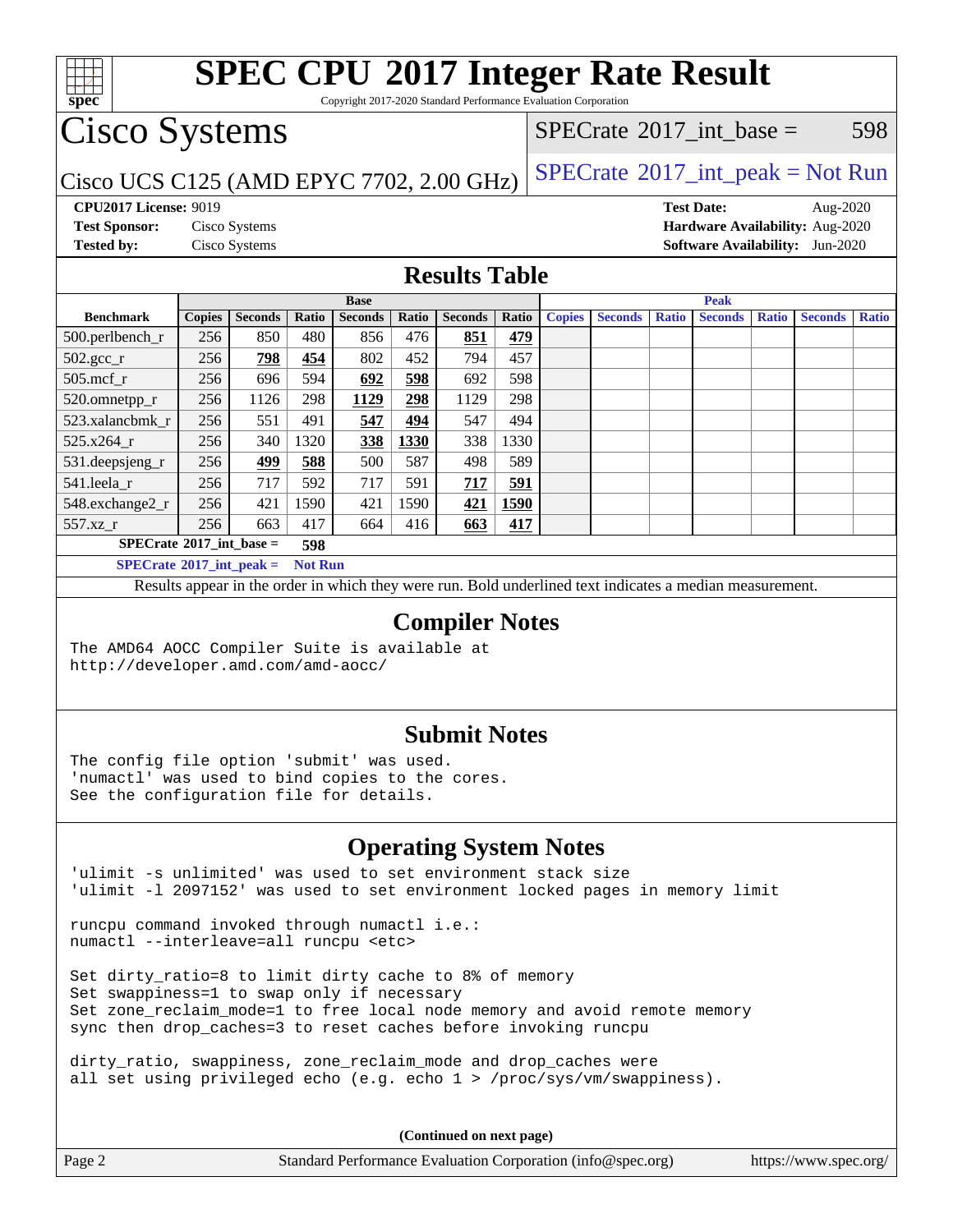

Copyright 2017-2020 Standard Performance Evaluation Corporation

Cisco Systems

[SPECrate](http://www.spec.org/auto/cpu2017/Docs/result-fields.html#SPECrate2017intbase)<sup>®</sup>2017 int base =  $598$ 

Cisco UCS C125 (AMD EPYC 7702, 2.00 GHz)  $SPECTate^{\circ}2017\_int\_peak = Not Run$ 

**[Tested by:](http://www.spec.org/auto/cpu2017/Docs/result-fields.html#Testedby)** Cisco Systems **[Software Availability:](http://www.spec.org/auto/cpu2017/Docs/result-fields.html#SoftwareAvailability)** Jun-2020

**[CPU2017 License:](http://www.spec.org/auto/cpu2017/Docs/result-fields.html#CPU2017License)** 9019 **[Test Date:](http://www.spec.org/auto/cpu2017/Docs/result-fields.html#TestDate)** Aug-2020 **[Test Sponsor:](http://www.spec.org/auto/cpu2017/Docs/result-fields.html#TestSponsor)** Cisco Systems **[Hardware Availability:](http://www.spec.org/auto/cpu2017/Docs/result-fields.html#HardwareAvailability)** Aug-2020

### **[Operating System Notes \(Continued\)](http://www.spec.org/auto/cpu2017/Docs/result-fields.html#OperatingSystemNotes)**

Transparent huge pages set to 'always' for this run (OS default)

#### **[Environment Variables Notes](http://www.spec.org/auto/cpu2017/Docs/result-fields.html#EnvironmentVariablesNotes)**

Environment variables set by runcpu before the start of the run: MALLOC\_CONF = "retain:true"

#### **[General Notes](http://www.spec.org/auto/cpu2017/Docs/result-fields.html#GeneralNotes)**

Binaries were compiled on a system with 2p AMD EPYC 7601 CPU + 512GB Memory using Fedora 26

NA: The test sponsor attests, as of date of publication, that CVE-2017-5754 (Meltdown) is mitigated in the system as tested and documented. Yes: The test sponsor attests, as of date of publication, that CVE-2017-5753 (Spectre variant 1) is mitigated in the system as tested and documented. Yes: The test sponsor attests, as of date of publication, that CVE-2017-5715 (Spectre variant 2) is mitigated in the system as tested and documented. jemalloc: configured and built with GCC v7.3.1 in Fedora 26 w/ -Ofast -march=native jemalloc 5.2.0 is available here: <https://github.com/jemalloc/jemalloc/releases/download/5.2.0/jemalloc-5.2.0.tar.bz2>

### **[Platform Notes](http://www.spec.org/auto/cpu2017/Docs/result-fields.html#PlatformNotes)**

BIOS Settings : NUMA nodes per socket set to NPS4

 Sysinfo program /opt/cpu2017/bin/sysinfo Rev: r6365 of 2019-08-21 295195f888a3d7edb1e6e46a485a0011 running on linux-1lh0 Sun Aug 30 22:47:57 2020

 SUT (System Under Test) info as seen by some common utilities. For more information on this section, see <https://www.spec.org/cpu2017/Docs/config.html#sysinfo>

 From /proc/cpuinfo model name : AMD EPYC 7702 64-Core Processor 2 "physical id"s (chips) 256 "processors" cores, siblings (Caution: counting these is hw and system dependent. The following excerpts from /proc/cpuinfo might not be reliable. Use with caution.) cpu cores : 64 siblings : 128 physical 0: cores 0 1 2 3 4 5 6 7 8 9 10 11 12 13 14 15 16 17 18 19 20 21 22 23 24 25 26 27 28 29 30 31 32 33 34 35 36 37 38 39 40 41 42 43 44 45 46 47 48 49 50 51 52

**(Continued on next page)**

| Page 3 | Standard Performance Evaluation Corporation (info@spec.org) | https://www.spec.org/ |
|--------|-------------------------------------------------------------|-----------------------|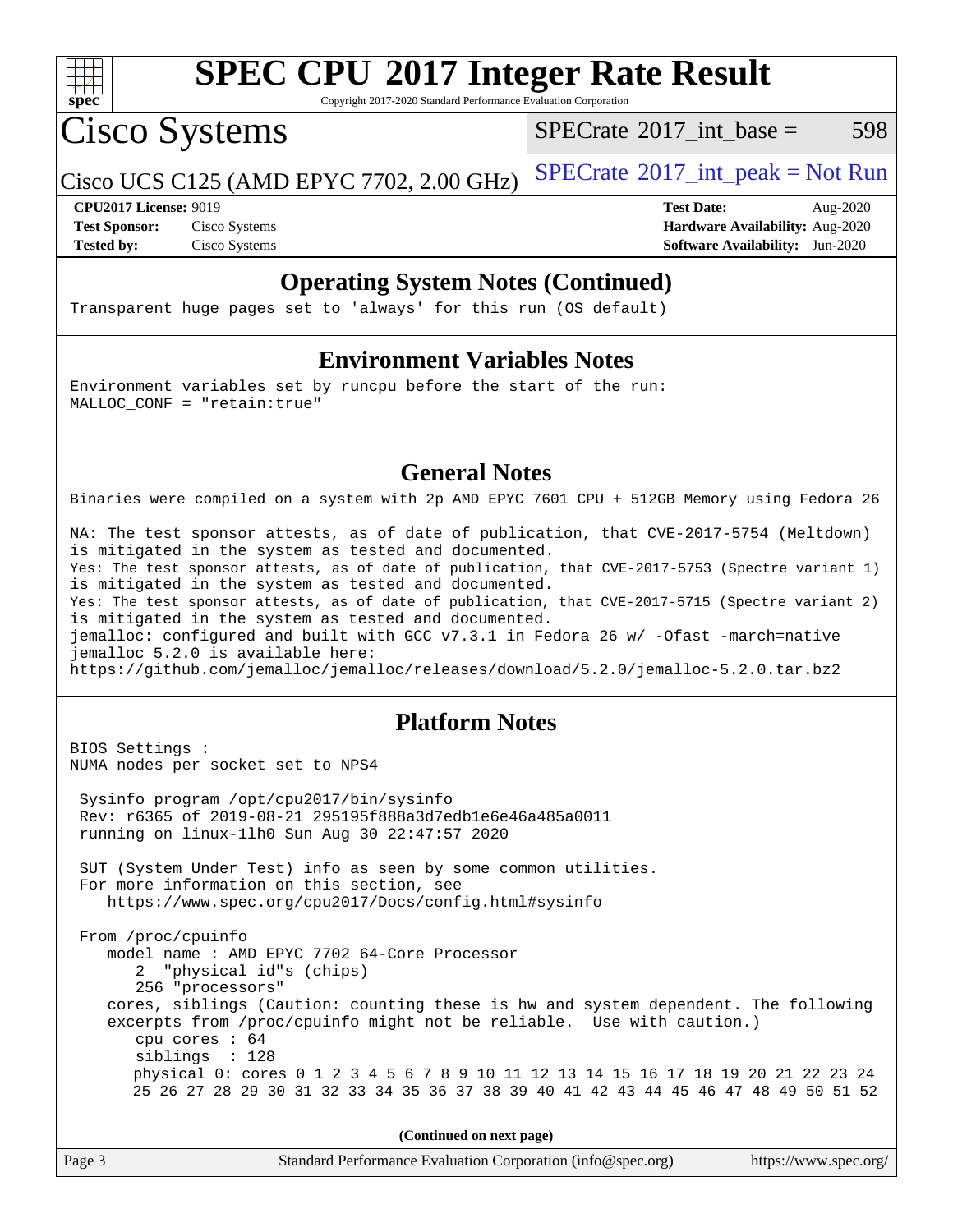| <b>SPEC CPU®2017 Integer Rate Result</b><br>Copyright 2017-2020 Standard Performance Evaluation Corporation<br>spec                                                                                                                                                                                                                                                                                                                                                                                                                                                                                                                                                                                                                                                                                                                                                                                                                                                                                                                                                                                                                                                                                                                                                                                                                                                                                                                                                                                                                                                                                                                                                                        |                                                                                                            |  |  |  |
|--------------------------------------------------------------------------------------------------------------------------------------------------------------------------------------------------------------------------------------------------------------------------------------------------------------------------------------------------------------------------------------------------------------------------------------------------------------------------------------------------------------------------------------------------------------------------------------------------------------------------------------------------------------------------------------------------------------------------------------------------------------------------------------------------------------------------------------------------------------------------------------------------------------------------------------------------------------------------------------------------------------------------------------------------------------------------------------------------------------------------------------------------------------------------------------------------------------------------------------------------------------------------------------------------------------------------------------------------------------------------------------------------------------------------------------------------------------------------------------------------------------------------------------------------------------------------------------------------------------------------------------------------------------------------------------------|------------------------------------------------------------------------------------------------------------|--|--|--|
| Cisco Systems                                                                                                                                                                                                                                                                                                                                                                                                                                                                                                                                                                                                                                                                                                                                                                                                                                                                                                                                                                                                                                                                                                                                                                                                                                                                                                                                                                                                                                                                                                                                                                                                                                                                              | $SPECrate^{\circledast}2017\_int\_base =$<br>598                                                           |  |  |  |
| Cisco UCS C125 (AMD EPYC 7702, 2.00 GHz)                                                                                                                                                                                                                                                                                                                                                                                                                                                                                                                                                                                                                                                                                                                                                                                                                                                                                                                                                                                                                                                                                                                                                                                                                                                                                                                                                                                                                                                                                                                                                                                                                                                   | $SPECTate@2017_int\_peak = Not Run$                                                                        |  |  |  |
| <b>CPU2017 License: 9019</b><br><b>Test Sponsor:</b><br>Cisco Systems<br><b>Tested by:</b><br>Cisco Systems                                                                                                                                                                                                                                                                                                                                                                                                                                                                                                                                                                                                                                                                                                                                                                                                                                                                                                                                                                                                                                                                                                                                                                                                                                                                                                                                                                                                                                                                                                                                                                                | <b>Test Date:</b><br>Aug-2020<br>Hardware Availability: Aug-2020<br><b>Software Availability:</b> Jun-2020 |  |  |  |
|                                                                                                                                                                                                                                                                                                                                                                                                                                                                                                                                                                                                                                                                                                                                                                                                                                                                                                                                                                                                                                                                                                                                                                                                                                                                                                                                                                                                                                                                                                                                                                                                                                                                                            |                                                                                                            |  |  |  |
| <b>Platform Notes (Continued)</b><br>53 54 55 56 57 58 59 60 61 62 63<br>physical 1: cores 0 1 2 3 4 5 6 7 8 9 10 11 12 13 14 15 16 17 18 19 20 21 22 23 24<br>25 26 27 28 29 30 31 32 33 34 35 36 37 38 39 40 41 42 43 44 45 46 47 48 49 50 51 52<br>53 54 55 56 57 58 59 60 61 62 63<br>From lscpu:<br>Architecture:<br>x86_64<br>$CPU$ op-mode( $s$ ):<br>$32$ -bit, $64$ -bit<br>Byte Order:<br>Little Endian<br>Address sizes:<br>43 bits physical, 48 bits virtual<br>CPU(s):<br>256<br>On-line CPU(s) list: $0-255$<br>Thread( $s$ ) per core:<br>2<br>64<br>$Core(s)$ per socket:<br>2<br>Socket(s):<br>8<br>NUMA $node(s):$<br>Vendor ID:<br>AuthenticAMD<br>CPU family:<br>23<br>Model:<br>49<br>Model name:<br>AMD EPYC 7702 64-Core Processor<br>0<br>Stepping:<br>1996.160<br>CPU MHz:<br>BogoMIPS:<br>3992.32<br>Virtualization:<br>$AMD-V$<br>L1d cache:<br>32K<br>Lli cache:<br>32K<br>L2 cache:<br>512K<br>$L3$ cache:<br>16384K<br>NUMA node0 CPU(s):<br>$0 - 15, 128 - 143$<br>NUMA nodel CPU(s):<br>$16 - 31, 144 - 159$<br>NUMA node2 CPU(s):<br>$32 - 47, 160 - 175$<br>NUMA node3 CPU(s):<br>$48 - 63, 176 - 191$<br>NUMA node4 CPU(s):<br>$64 - 79, 192 - 207$<br>NUMA $node5$ $CPU(s):$<br>$80 - 95, 208 - 223$<br>NUMA node6 CPU(s):<br>$96 - 111, 224 - 239$<br>112-127, 240-255<br>NUMA node7 CPU(s):<br>Flags:<br>pat pse36 clflush mmx fxsr sse sse2 ht syscall nx mmxext fxsr_opt pdpe1gb rdtscp lm<br>constant_tsc rep_good nopl xtopology nonstop_tsc cpuid extd_apicid aperfmperf pni<br>pclmulqdq monitor ssse3 fma cx16 sse4_1 sse4_2 x2apic movbe popcnt aes xsave avx<br>f16c rdrand lahf_lm cmp_legacy svm extapic cr8_legacy abm sse4a misalignsse | fpu vme de pse tsc msr pae mce cx8 apic sep mtrr pge mca cmov                                              |  |  |  |
| 3dnowprefetch osvw ibs skinit wdt tce topoext perfctr_core perfctr_nb bpext<br>perfctr_12 mwaitx cpb cat_13 cdp_13 hw_pstate sme ssbd sev ibrs ibpb stibp vmmcall<br>fsgsbase bmil avx2 smep bmi2 cqm rdt_a rdseed adx smap clflushopt clwb sha_ni<br>xsaveopt xsavec xgetbvl xsaves cqm_llc cqm_occup_llc cqm_mbm_total cqm_mbm_local<br>clzero irperf xsaveerptr arat npt lbrv svm_lock nrip_save tsc_scale vmcb_clean                                                                                                                                                                                                                                                                                                                                                                                                                                                                                                                                                                                                                                                                                                                                                                                                                                                                                                                                                                                                                                                                                                                                                                                                                                                                   |                                                                                                            |  |  |  |
| flushbyasid decodeassists pausefilter pfthreshold avic v_vmsave_vmload vgif umip<br>(Continued on next page)                                                                                                                                                                                                                                                                                                                                                                                                                                                                                                                                                                                                                                                                                                                                                                                                                                                                                                                                                                                                                                                                                                                                                                                                                                                                                                                                                                                                                                                                                                                                                                               |                                                                                                            |  |  |  |
| Standard Performance Evaluation Corporation (info@spec.org)<br>Page 4                                                                                                                                                                                                                                                                                                                                                                                                                                                                                                                                                                                                                                                                                                                                                                                                                                                                                                                                                                                                                                                                                                                                                                                                                                                                                                                                                                                                                                                                                                                                                                                                                      | https://www.spec.org/                                                                                      |  |  |  |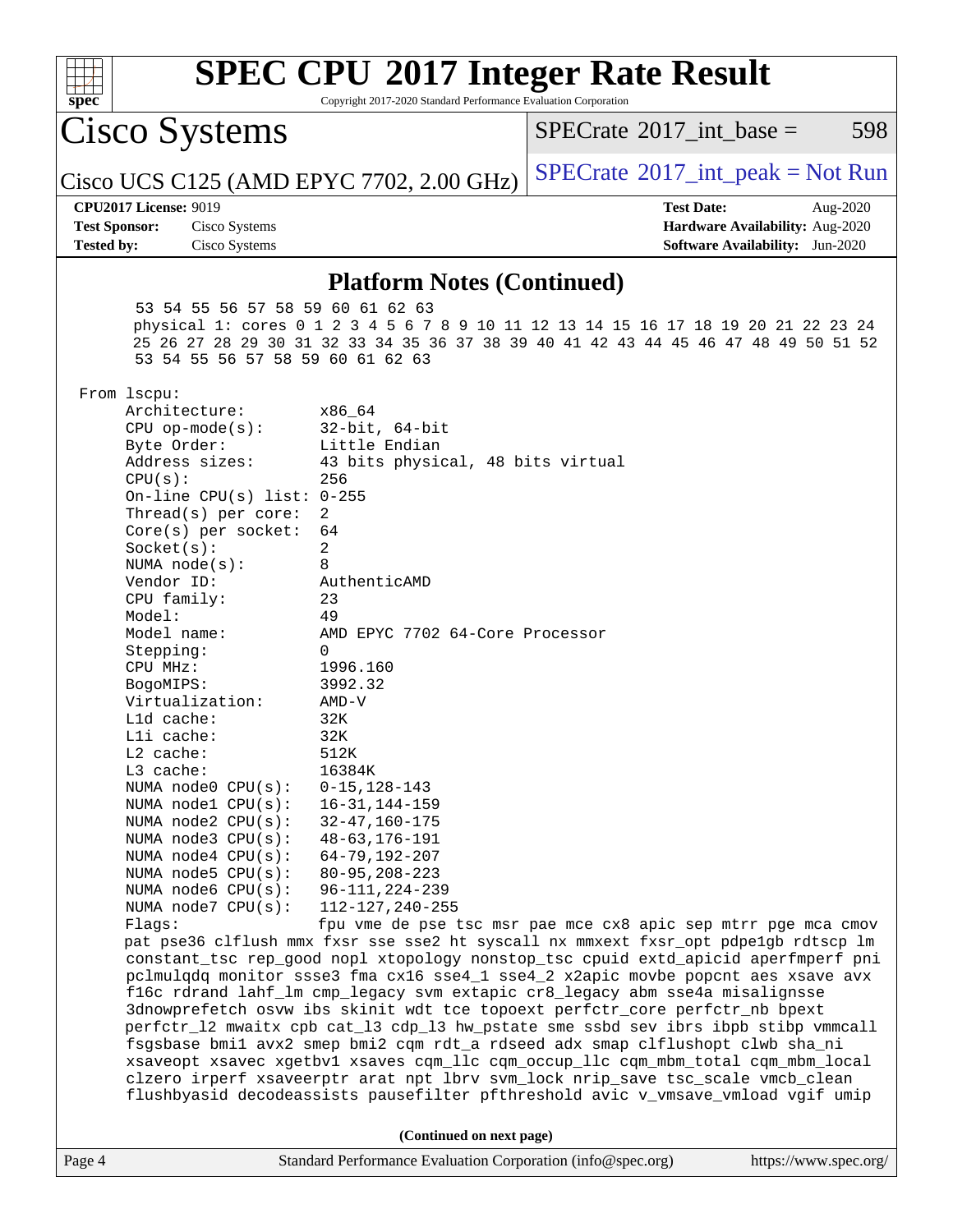

Copyright 2017-2020 Standard Performance Evaluation Corporation

Cisco Systems

 $SPECTate@2017\_int\_base = 598$ 

Cisco UCS C125 (AMD EPYC 7702, 2.00 GHz)  $SPECrate^{\circ}2017\_int\_peak = Not Run$  $SPECrate^{\circ}2017\_int\_peak = Not Run$ 

**[CPU2017 License:](http://www.spec.org/auto/cpu2017/Docs/result-fields.html#CPU2017License)** 9019 **[Test Date:](http://www.spec.org/auto/cpu2017/Docs/result-fields.html#TestDate)** Aug-2020

**[Test Sponsor:](http://www.spec.org/auto/cpu2017/Docs/result-fields.html#TestSponsor)** Cisco Systems **[Hardware Availability:](http://www.spec.org/auto/cpu2017/Docs/result-fields.html#HardwareAvailability)** Aug-2020 **[Tested by:](http://www.spec.org/auto/cpu2017/Docs/result-fields.html#Testedby)** Cisco Systems **[Software Availability:](http://www.spec.org/auto/cpu2017/Docs/result-fields.html#SoftwareAvailability)** Jun-2020

#### **[Platform Notes \(Continued\)](http://www.spec.org/auto/cpu2017/Docs/result-fields.html#PlatformNotes)**

| rdpid overflow_recov succor smca                                                                                                                                                                                                                                                                                                 |
|----------------------------------------------------------------------------------------------------------------------------------------------------------------------------------------------------------------------------------------------------------------------------------------------------------------------------------|
| /proc/cpuinfo cache data<br>cache size : 512 KB                                                                                                                                                                                                                                                                                  |
| From numactl --hardware WARNING: a numactl 'node' might or might not correspond to a<br>physical chip.                                                                                                                                                                                                                           |
| $available: 8 nodes (0-7)$<br>node 0 cpus: 0 1 2 3 4 5 6 7 8 9 10 11 12 13 14 15 128 129 130 131 132 133 134 135 136<br>137 138 139 140 141 142 143<br>node 0 size: 257846 MB                                                                                                                                                    |
| node 0 free: 257473 MB<br>node 1 cpus: 16 17 18 19 20 21 22 23 24 25 26 27 28 29 30 31 144 145 146 147 148 149<br>150 151 152 153 154 155 156 157 158 159<br>node 1 size: 258040 MB                                                                                                                                              |
| node 1 free: 257754 MB<br>node 2 cpus: 32 33 34 35 36 37 38 39 40 41 42 43 44 45 46 47 160 161 162 163 164 165<br>166 167 168 169 170 171 172 173 174 175<br>node 2 size: 258040 MB                                                                                                                                              |
| node 2 free: 257734 MB<br>node 3 cpus: 48 49 50 51 52 53 54 55 56 57 58 59 60 61 62 63 176 177 178 179 180 181<br>182 183 184 185 186 187 188 189 190 191<br>node 3 size: 258028 MB                                                                                                                                              |
| node 3 free: 257744 MB<br>node 4 cpus: 64 65 66 67 68 69 70 71 72 73 74 75 76 77 78 79 192 193 194 195 196 197<br>198 199 200 201 202 203 204 205 206 207<br>node 4 size: 258040 MB<br>node 4 free: 257810 MB                                                                                                                    |
| node 5 cpus: 80 81 82 83 84 85 86 87 88 89 90 91 92 93 94 95 208 209 210 211 212 213<br>214 215 216 217 218 219 220 221 222 223<br>node 5 size: 258011 MB<br>node 5 free: 257671 MB                                                                                                                                              |
| node 6 cpus: 96 97 98 99 100 101 102 103 104 105 106 107 108 109 110 111 224 225 226<br>227 228 229 230 231 232 233 234 235 236 237 238 239<br>node 6 size: 258040 MB<br>node 6 free: 257623 MB                                                                                                                                  |
| node 7 cpus: 112 113 114 115 116 117 118 119 120 121 122 123 124 125 126 127 240 241<br>242 243 244 245 246 247 248 249 250 251 252 253 254 255<br>node 7 size: 258038 MB<br>node 7 free: 257805 MB<br>node distances:                                                                                                           |
| 7<br>2<br>3<br>4<br>5<br>node<br>0<br>1<br>6<br>12<br>32<br>32<br>32<br>0:<br>10<br>12<br>$12$<br>32<br>12<br>32<br>32<br>32<br>1:<br>12<br>10<br>12<br>32<br>32<br>32<br>12<br>12<br>10<br>12<br>32<br>32<br>2:<br>12<br>$1\,2$<br>12<br>32<br>32<br>32<br>3:<br>10<br>32<br>32<br>32<br>12<br>4:<br>32<br>32<br>10<br>12<br>12 |
| (Continued on next page)                                                                                                                                                                                                                                                                                                         |
| Standard Performance Evaluation Corporation (info@spec.org)<br>https://www.spec.org/<br>Page 5                                                                                                                                                                                                                                   |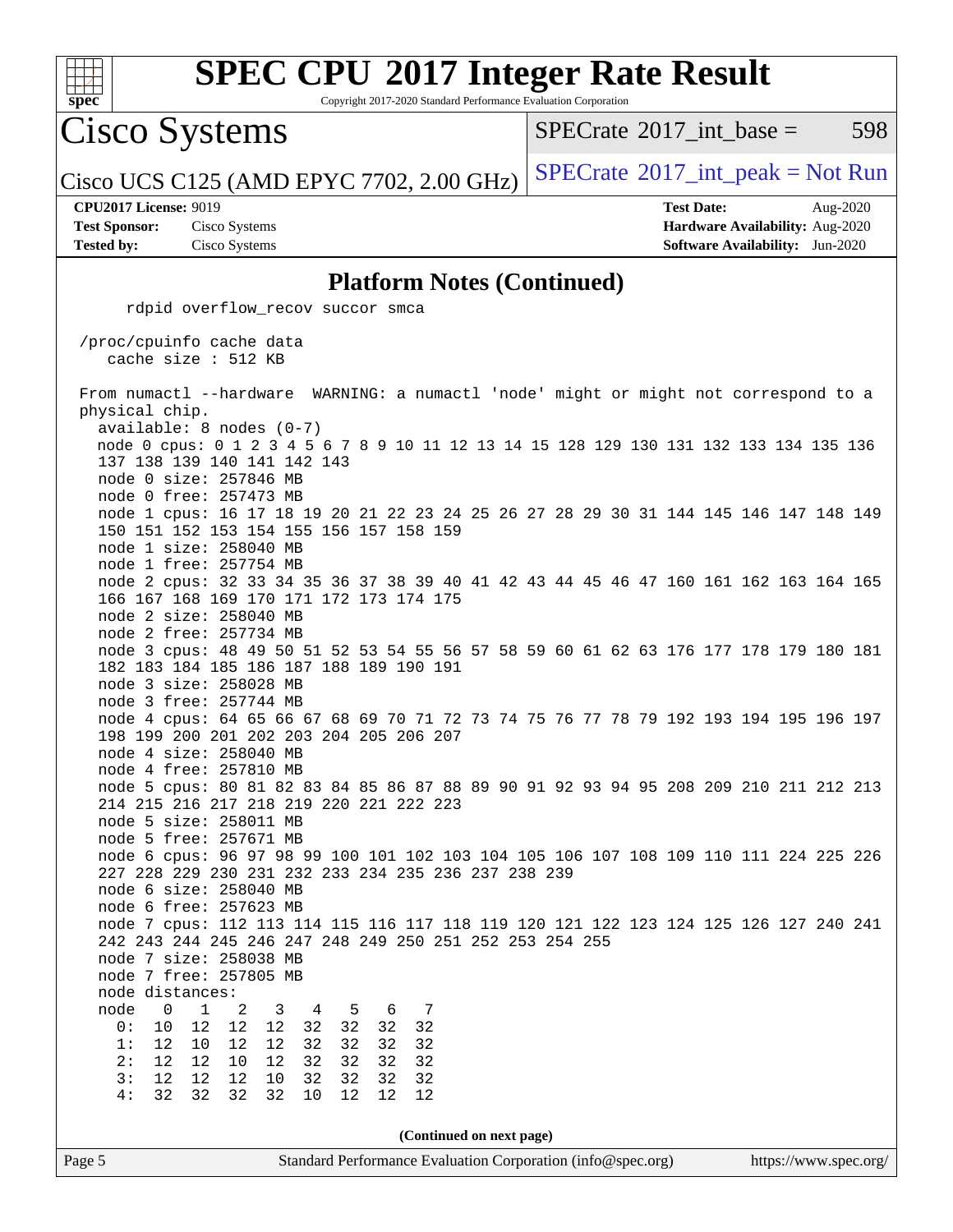| $spec^*$                                                                  | <b>SPEC CPU®2017 Integer Rate Result</b><br>Copyright 2017-2020 Standard Performance Evaluation Corporation                                                                                                                     |                                                                                                                                                                                                                                                                                                       |
|---------------------------------------------------------------------------|---------------------------------------------------------------------------------------------------------------------------------------------------------------------------------------------------------------------------------|-------------------------------------------------------------------------------------------------------------------------------------------------------------------------------------------------------------------------------------------------------------------------------------------------------|
| Cisco Systems                                                             |                                                                                                                                                                                                                                 | $SPECrate^{\circledast}2017\_int\_base =$<br>598                                                                                                                                                                                                                                                      |
|                                                                           | Cisco UCS C125 (AMD EPYC 7702, 2.00 GHz)                                                                                                                                                                                        | $SPECrate^{\circledast}2017\_int\_peak = Not Run$                                                                                                                                                                                                                                                     |
| <b>CPU2017 License: 9019</b><br><b>Test Sponsor:</b><br><b>Tested by:</b> | Cisco Systems<br>Cisco Systems                                                                                                                                                                                                  | <b>Test Date:</b><br>Aug-2020<br>Hardware Availability: Aug-2020<br>Software Availability: Jun-2020                                                                                                                                                                                                   |
|                                                                           | <b>Platform Notes (Continued)</b>                                                                                                                                                                                               |                                                                                                                                                                                                                                                                                                       |
| 5:<br>6:<br>7:<br>32                                                      | 32 32 32 32<br>12 10<br>12<br>12<br>32 32 32 32<br>12 12<br>10<br>12<br>32 32<br>32<br>12 12<br>12<br>10                                                                                                                        |                                                                                                                                                                                                                                                                                                       |
| From /proc/meminfo<br>MemTotal:<br>Hugepagesize:                          | 2113626844 kB<br>HugePages_Total:<br>0<br>2048 kB                                                                                                                                                                               |                                                                                                                                                                                                                                                                                                       |
| os-release:<br>ID="sles"                                                  | From /etc/*release* /etc/*version*<br>NAME="SLES"<br>VERSION="15-SP1"<br>VERSION_ID="15.1"<br>PRETTY_NAME="SUSE Linux Enterprise Server 15 SP1"<br>ID LIKE="suse"<br>$ANSI$ _COLOR="0;32"<br>CPE_NAME="cpe:/o:suse:sles:15:sp1" |                                                                                                                                                                                                                                                                                                       |
| uname $-a$ :                                                              | Linux linux-11h0 4.12.14-195-default #1 SMP Tue May 7 10:55:11 UTC 2019 (8fba516)<br>x86_64 x86_64 x86_64 GNU/Linux                                                                                                             |                                                                                                                                                                                                                                                                                                       |
|                                                                           | Kernel self-reported vulnerability status:                                                                                                                                                                                      |                                                                                                                                                                                                                                                                                                       |
|                                                                           | $CVE-2018-3620$ (L1 Terminal Fault):<br>Microarchitectural Data Sampling:<br>CVE-2017-5754 (Meltdown):<br>$CVE-2017-5753$ (Spectre variant 1):<br>CVE-2017-5715 (Spectre variant 2):<br>filling                                 | Not affected<br>Not affected<br>Not affected<br>CVE-2018-3639 (Speculative Store Bypass): Mitigation: Speculative Store Bypass disabled<br>via prctl and seccomp<br>Mitigation: __user pointer sanitization<br>Mitigation: Full AMD retpoline, IBPB:<br>conditional, IBRS_FW, STIBP: conditional, RSB |
|                                                                           | run-level 3 Aug 30 22:36                                                                                                                                                                                                        |                                                                                                                                                                                                                                                                                                       |
| Filesystem<br>$/\text{dev/sda}$ 3                                         | SPEC is set to: /opt/cpu2017<br>Type<br>Size Used Avail Use% Mounted on<br>btrfs 221G<br>70G 151G 32% / opt                                                                                                                     |                                                                                                                                                                                                                                                                                                       |
| BIOS:                                                                     | From /sys/devices/virtual/dmi/id<br>Cisco Systems, Inc. C125.4.1.2c.0.0629200447 06/29/2020<br>Vendor: Cisco Systems Inc<br>Product: UCSC-C125<br>Serial: WZP24201EJQ                                                           |                                                                                                                                                                                                                                                                                                       |
|                                                                           | (Continued on next page)                                                                                                                                                                                                        |                                                                                                                                                                                                                                                                                                       |
| Page 6                                                                    | Standard Performance Evaluation Corporation (info@spec.org)                                                                                                                                                                     | https://www.spec.org/                                                                                                                                                                                                                                                                                 |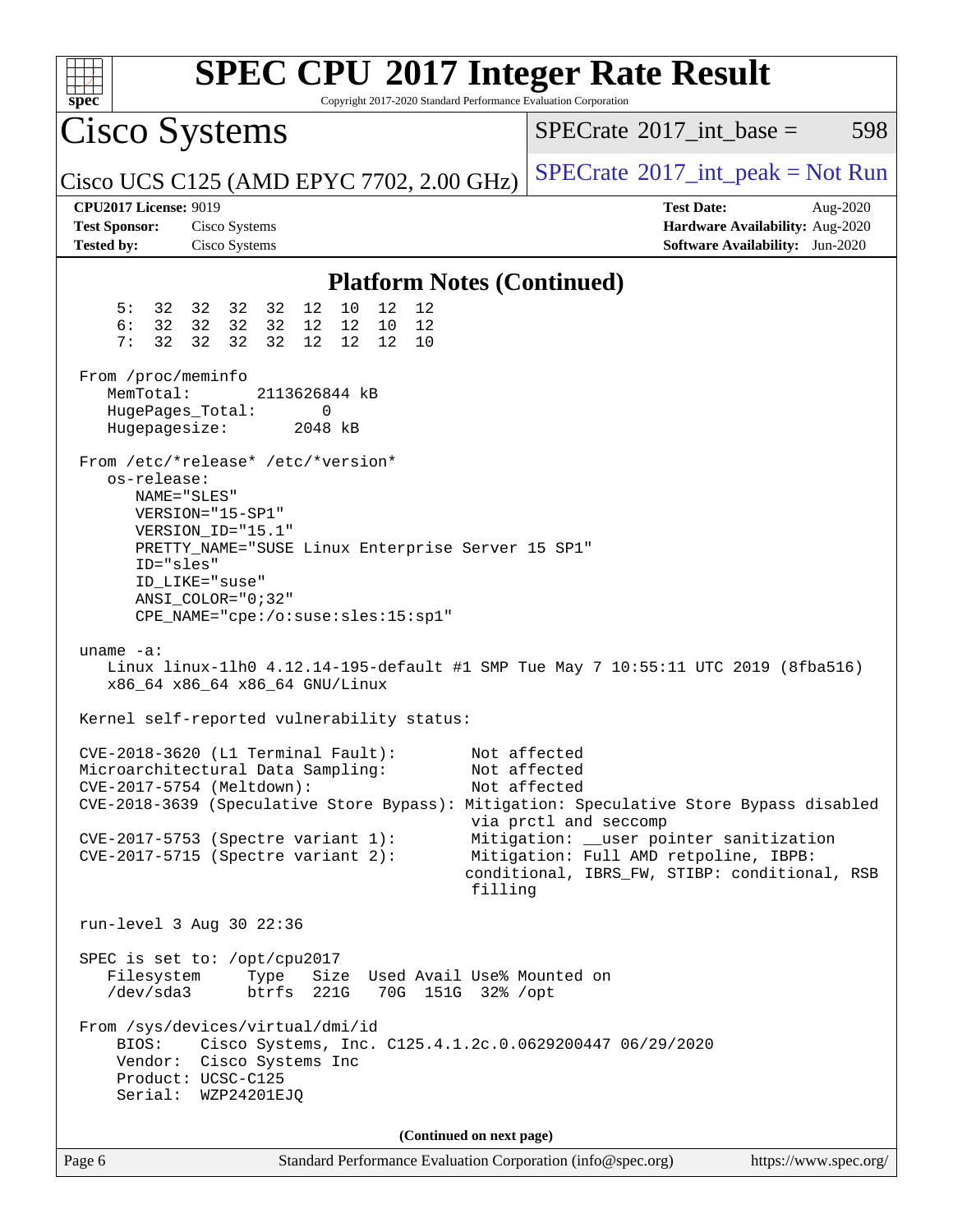

Copyright 2017-2020 Standard Performance Evaluation Corporation

Cisco Systems

 $SPECTate$ <sup>®</sup>[2017\\_int\\_base =](http://www.spec.org/auto/cpu2017/Docs/result-fields.html#SPECrate2017intbase) 598

Cisco UCS C125 (AMD EPYC 7702, 2.00 GHz)  $SPECrate^{\circ}2017\_int\_peak = Not Run$  $SPECrate^{\circ}2017\_int\_peak = Not Run$ 

**[CPU2017 License:](http://www.spec.org/auto/cpu2017/Docs/result-fields.html#CPU2017License)** 9019 **[Test Date:](http://www.spec.org/auto/cpu2017/Docs/result-fields.html#TestDate)** Aug-2020 **[Test Sponsor:](http://www.spec.org/auto/cpu2017/Docs/result-fields.html#TestSponsor)** Cisco Systems **[Hardware Availability:](http://www.spec.org/auto/cpu2017/Docs/result-fields.html#HardwareAvailability)** Aug-2020 **[Tested by:](http://www.spec.org/auto/cpu2017/Docs/result-fields.html#Testedby)** Cisco Systems **[Software Availability:](http://www.spec.org/auto/cpu2017/Docs/result-fields.html#SoftwareAvailability)** Jun-2020

#### **[Platform Notes \(Continued\)](http://www.spec.org/auto/cpu2017/Docs/result-fields.html#PlatformNotes)**

 Additional information from dmidecode follows. WARNING: Use caution when you interpret this section. The 'dmidecode' program reads system data which is "intended to allow hardware to be accurately determined", but the intent may not be met, as there are frequent changes to hardware, firmware, and the "DMTF SMBIOS" standard. Memory:

16x 0xCE00 M386AAG40AM3-CWE 128 kB 4 rank 3200

(End of data from sysinfo program)

#### **[Compiler Version Notes](http://www.spec.org/auto/cpu2017/Docs/result-fields.html#CompilerVersionNotes)**

| C                                                                                                                                                                                                                                                     | $500. perlbench_r(base) 502. gcc_r(base) 505. mcf_r(base)$<br>525.x264_r(base) 557.xz_r(base) |  |  |  |
|-------------------------------------------------------------------------------------------------------------------------------------------------------------------------------------------------------------------------------------------------------|-----------------------------------------------------------------------------------------------|--|--|--|
| AOCC.LLVM.2.0.0.B191.2019_07_19 clang version 8.0.0 (CLANG: Jenkins<br>AOCC_2_0_0-Build#191) (based on LLVM AOCC.LLVM.2.0.0.B191.2019_07_19)<br>Target: x86_64-unknown-linux-gnu<br>Thread model: posix<br>InstalledDir: /opt/aocc-compiler-2.0.0/bin |                                                                                               |  |  |  |
|                                                                                                                                                                                                                                                       |                                                                                               |  |  |  |
| $C++$                                                                                                                                                                                                                                                 | 520.omnetpp_r(base) 523.xalancbmk_r(base) 531.deepsjeng_r(base)<br>$541.$ leela $r(base)$     |  |  |  |
| AOCC.LLVM.2.0.0.B191.2019_07_19 clang version 8.0.0 (CLANG: Jenkins<br>AOCC_2_0_0-Build#191) (based on LLVM AOCC.LLVM.2.0.0.B191.2019_07_19)<br>Target: x86_64-unknown-linux-gnu<br>Thread model: posix<br>InstalledDir: /opt/aocc-compiler-2.0.0/bin |                                                                                               |  |  |  |
|                                                                                                                                                                                                                                                       | Fortran   548.exchange2 $r(base)$                                                             |  |  |  |
| AOCC.LLVM.2.0.0.B191.2019_07_19 clang version 8.0.0 (CLANG: Jenkins<br>AOCC_2_0_0-Build#191) (based on LLVM AOCC.LLVM.2.0.0.B191.2019_07_19)<br>Target: x86 64-unknown-linux-gnu<br>Thread model: posix<br>InstalledDir: /opt/aocc-compiler-2.0.0/bin |                                                                                               |  |  |  |
|                                                                                                                                                                                                                                                       |                                                                                               |  |  |  |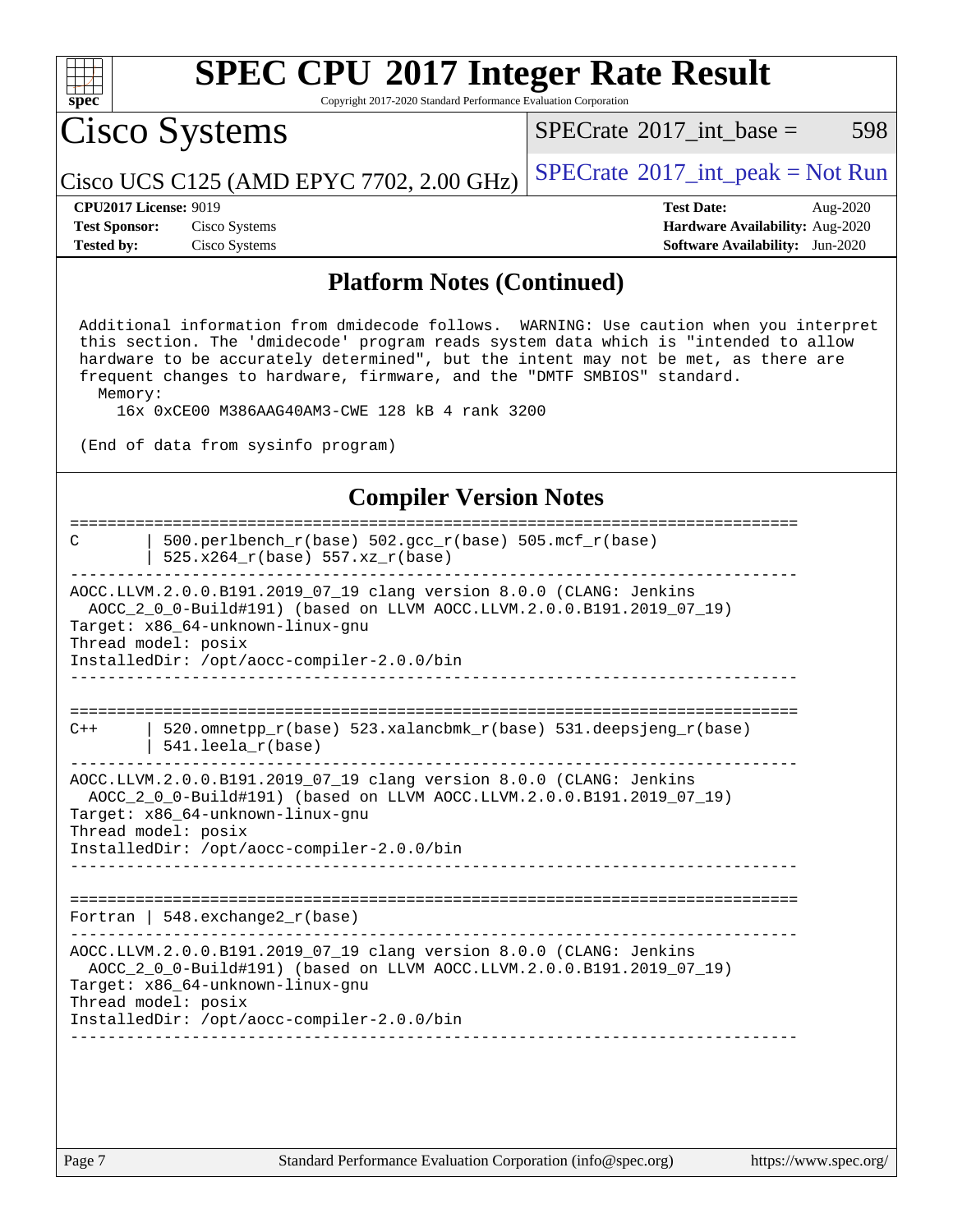

Copyright 2017-2020 Standard Performance Evaluation Corporation

### Cisco Systems

 $SPECTate@2017\_int\_base = 598$ 

Cisco UCS C125 (AMD EPYC 7702, 2.00 GHz)  $SPECrate^{\circ}2017\_int\_peak = Not Run$  $SPECrate^{\circ}2017\_int\_peak = Not Run$ 

**[CPU2017 License:](http://www.spec.org/auto/cpu2017/Docs/result-fields.html#CPU2017License)** 9019 **[Test Date:](http://www.spec.org/auto/cpu2017/Docs/result-fields.html#TestDate)** Aug-2020 **[Test Sponsor:](http://www.spec.org/auto/cpu2017/Docs/result-fields.html#TestSponsor)** Cisco Systems **[Hardware Availability:](http://www.spec.org/auto/cpu2017/Docs/result-fields.html#HardwareAvailability)** Aug-2020 **[Tested by:](http://www.spec.org/auto/cpu2017/Docs/result-fields.html#Testedby)** Cisco Systems **[Software Availability:](http://www.spec.org/auto/cpu2017/Docs/result-fields.html#SoftwareAvailability)** Jun-2020

### **[Base Compiler Invocation](http://www.spec.org/auto/cpu2017/Docs/result-fields.html#BaseCompilerInvocation)**

[C benchmarks:](http://www.spec.org/auto/cpu2017/Docs/result-fields.html#Cbenchmarks)

[clang](http://www.spec.org/cpu2017/results/res2020q3/cpu2017-20200831-23805.flags.html#user_CCbase_clang-c)

[C++ benchmarks](http://www.spec.org/auto/cpu2017/Docs/result-fields.html#CXXbenchmarks): [clang++](http://www.spec.org/cpu2017/results/res2020q3/cpu2017-20200831-23805.flags.html#user_CXXbase_clang-cpp)

[Fortran benchmarks:](http://www.spec.org/auto/cpu2017/Docs/result-fields.html#Fortranbenchmarks) [flang](http://www.spec.org/cpu2017/results/res2020q3/cpu2017-20200831-23805.flags.html#user_FCbase_flang)

### **[Base Portability Flags](http://www.spec.org/auto/cpu2017/Docs/result-fields.html#BasePortabilityFlags)**

 500.perlbench\_r: [-DSPEC\\_LINUX\\_X64](http://www.spec.org/cpu2017/results/res2020q3/cpu2017-20200831-23805.flags.html#b500.perlbench_r_basePORTABILITY_DSPEC_LINUX_X64) [-DSPEC\\_LP64](http://www.spec.org/cpu2017/results/res2020q3/cpu2017-20200831-23805.flags.html#b500.perlbench_r_baseEXTRA_PORTABILITY_DSPEC_LP64) 502.gcc\_r: [-DSPEC\\_LP64](http://www.spec.org/cpu2017/results/res2020q3/cpu2017-20200831-23805.flags.html#suite_baseEXTRA_PORTABILITY502_gcc_r_DSPEC_LP64) 505.mcf\_r: [-DSPEC\\_LP64](http://www.spec.org/cpu2017/results/res2020q3/cpu2017-20200831-23805.flags.html#suite_baseEXTRA_PORTABILITY505_mcf_r_DSPEC_LP64) 520.omnetpp\_r: [-DSPEC\\_LP64](http://www.spec.org/cpu2017/results/res2020q3/cpu2017-20200831-23805.flags.html#suite_baseEXTRA_PORTABILITY520_omnetpp_r_DSPEC_LP64) 523.xalancbmk\_r: [-DSPEC\\_LINUX](http://www.spec.org/cpu2017/results/res2020q3/cpu2017-20200831-23805.flags.html#b523.xalancbmk_r_basePORTABILITY_DSPEC_LINUX) [-DSPEC\\_LP64](http://www.spec.org/cpu2017/results/res2020q3/cpu2017-20200831-23805.flags.html#suite_baseEXTRA_PORTABILITY523_xalancbmk_r_DSPEC_LP64) 525.x264\_r: [-DSPEC\\_LP64](http://www.spec.org/cpu2017/results/res2020q3/cpu2017-20200831-23805.flags.html#suite_baseEXTRA_PORTABILITY525_x264_r_DSPEC_LP64) 531.deepsjeng\_r: [-DSPEC\\_LP64](http://www.spec.org/cpu2017/results/res2020q3/cpu2017-20200831-23805.flags.html#suite_baseEXTRA_PORTABILITY531_deepsjeng_r_DSPEC_LP64) 541.leela\_r: [-DSPEC\\_LP64](http://www.spec.org/cpu2017/results/res2020q3/cpu2017-20200831-23805.flags.html#suite_baseEXTRA_PORTABILITY541_leela_r_DSPEC_LP64) 548.exchange2\_r: [-DSPEC\\_LP64](http://www.spec.org/cpu2017/results/res2020q3/cpu2017-20200831-23805.flags.html#suite_baseEXTRA_PORTABILITY548_exchange2_r_DSPEC_LP64) 557.xz\_r: [-DSPEC\\_LP64](http://www.spec.org/cpu2017/results/res2020q3/cpu2017-20200831-23805.flags.html#suite_baseEXTRA_PORTABILITY557_xz_r_DSPEC_LP64)

### **[Base Optimization Flags](http://www.spec.org/auto/cpu2017/Docs/result-fields.html#BaseOptimizationFlags)**

[C benchmarks](http://www.spec.org/auto/cpu2017/Docs/result-fields.html#Cbenchmarks):

[-flto](http://www.spec.org/cpu2017/results/res2020q3/cpu2017-20200831-23805.flags.html#user_CCbase_aocc-flto) [-Wl,-mllvm -Wl,-function-specialize](http://www.spec.org/cpu2017/results/res2020q3/cpu2017-20200831-23805.flags.html#user_CCbase_F-function-specialize_7e7e661e57922243ee67c9a1251cb8910e607325179a0ce7f2884e09a6f5d4a5ef0ae4f37e8a2a11c95fc48e931f06dc2b6016f14b511fcb441e048bef1b065a) [-Wl,-mllvm -Wl,-region-vectorize](http://www.spec.org/cpu2017/results/res2020q3/cpu2017-20200831-23805.flags.html#user_CCbase_F-region-vectorize_fb6c6b5aa293c88efc6c7c2b52b20755e943585b1fe8658c35afef78727fff56e1a56891413c30e36b8e2a6f9a71126986319243e80eb6110b78b288f533c52b) [-Wl,-mllvm -Wl,-vector-library=LIBMVEC](http://www.spec.org/cpu2017/results/res2020q3/cpu2017-20200831-23805.flags.html#user_CCbase_F-use-vector-library_0a14b27fae317f283640384a31f7bfcc2bd4c1d0b5cfc618a3a430800c9b20217b00f61303eff223a3251b4f06ffbc9739dc5296db9d1fbb9ad24a3939d86d66) [-Wl,-mllvm -Wl,-reduce-array-computations=3](http://www.spec.org/cpu2017/results/res2020q3/cpu2017-20200831-23805.flags.html#user_CCbase_F-reduce-array-computations_b882aefe7a5dda4e33149f6299762b9a720dace3e498e13756f4c04e5a19edf5315c1f3993de2e61ec41e8c206231f84e05da7040e1bb5d69ba27d10a12507e4) [-O3](http://www.spec.org/cpu2017/results/res2020q3/cpu2017-20200831-23805.flags.html#user_CCbase_F-O3) [-ffast-math](http://www.spec.org/cpu2017/results/res2020q3/cpu2017-20200831-23805.flags.html#user_CCbase_aocc-ffast-math) [-march=znver2](http://www.spec.org/cpu2017/results/res2020q3/cpu2017-20200831-23805.flags.html#user_CCbase_aocc-march_3e2e19cff2eeef60c5d90b059483627c9ea47eca6d66670dbd53f9185f6439e27eb5e104cf773e9e8ab18c8842ce63e461a3e948d0214bd567ef3ade411bf467) [-fstruct-layout=3](http://www.spec.org/cpu2017/results/res2020q3/cpu2017-20200831-23805.flags.html#user_CCbase_F-struct-layout) [-mllvm -unroll-threshold=50](http://www.spec.org/cpu2017/results/res2020q3/cpu2017-20200831-23805.flags.html#user_CCbase_F-unroll-threshold_458874500b2c105d6d5cb4d7a611c40e2b16e9e3d26b355fea72d644c3673b4de4b3932662f0ed3dbec75c491a13da2d2ca81180bd779dc531083ef1e1e549dc) [-fremap-arrays](http://www.spec.org/cpu2017/results/res2020q3/cpu2017-20200831-23805.flags.html#user_CCbase_F-fremap-arrays) [-mllvm -function-specialize](http://www.spec.org/cpu2017/results/res2020q3/cpu2017-20200831-23805.flags.html#user_CCbase_F-function-specialize_233b3bdba86027f1b094368157e481c5bc59f40286dc25bfadc1858dcd5745c24fd30d5f188710db7fea399bcc9f44a80b3ce3aacc70a8870250c3ae5e1f35b8) [-mllvm -enable-gvn-hoist](http://www.spec.org/cpu2017/results/res2020q3/cpu2017-20200831-23805.flags.html#user_CCbase_F-enable-gvn-hoist_e5856354646dd6ca1333a0ad99b817e4cf8932b91b82809fd8fd47ceff7b22a89eba5c98fd3e3fa5200368fd772cec3dd56abc3c8f7b655a71b9f9848dddedd5) [-mllvm -reduce-array-computations=3](http://www.spec.org/cpu2017/results/res2020q3/cpu2017-20200831-23805.flags.html#user_CCbase_F-reduce-array-computations_aceadb8604558b566e0e3a0d7a3c1533923dd1fa0889614e16288028922629a28d5695c24d3b3be4306b1e311c54317dfffe3a2e57fbcaabc737a1798de39145) [-mllvm -global-vectorize-slp](http://www.spec.org/cpu2017/results/res2020q3/cpu2017-20200831-23805.flags.html#user_CCbase_F-global-vectorize-slp_a3935e8627af4ced727033b1ffd4db27f4d541a363d28d82bf4c2925fb3a0fd4115d6e42d13a2829f9e024d6608eb67a85cb49770f2da5c5ac8dbc737afad603) [-mllvm -vector-library=LIBMVEC](http://www.spec.org/cpu2017/results/res2020q3/cpu2017-20200831-23805.flags.html#user_CCbase_F-use-vector-library_e584e20b4f7ec96aa109254b65d8e01d864f3d68580371b9d93ed7c338191d4cfce20c3c864632264effc6bbe4c7c38153d02096a342ee92501c4a53204a7871) [-mllvm -inline-threshold=1000](http://www.spec.org/cpu2017/results/res2020q3/cpu2017-20200831-23805.flags.html#user_CCbase_dragonegg-llvm-inline-threshold_b7832241b0a6397e4ecdbaf0eb7defdc10f885c2a282fa3240fdc99844d543fda39cf8a4a9dccf68cf19b5438ac3b455264f478df15da0f4988afa40d8243bab) [-flv-function-specialization](http://www.spec.org/cpu2017/results/res2020q3/cpu2017-20200831-23805.flags.html#user_CCbase_F-flv-function-specialization) [-z muldefs](http://www.spec.org/cpu2017/results/res2020q3/cpu2017-20200831-23805.flags.html#user_CCbase_aocc-muldefs) [-lmvec](http://www.spec.org/cpu2017/results/res2020q3/cpu2017-20200831-23805.flags.html#user_CCbase_F-lmvec) [-lamdlibm](http://www.spec.org/cpu2017/results/res2020q3/cpu2017-20200831-23805.flags.html#user_CCbase_F-lamdlibm) [-ljemalloc](http://www.spec.org/cpu2017/results/res2020q3/cpu2017-20200831-23805.flags.html#user_CCbase_jemalloc-lib) [-lflang](http://www.spec.org/cpu2017/results/res2020q3/cpu2017-20200831-23805.flags.html#user_CCbase_F-lflang)

[C++ benchmarks:](http://www.spec.org/auto/cpu2017/Docs/result-fields.html#CXXbenchmarks)

[-flto](http://www.spec.org/cpu2017/results/res2020q3/cpu2017-20200831-23805.flags.html#user_CXXbase_aocc-flto) [-Wl,-mllvm -Wl,-function-specialize](http://www.spec.org/cpu2017/results/res2020q3/cpu2017-20200831-23805.flags.html#user_CXXbase_F-function-specialize_7e7e661e57922243ee67c9a1251cb8910e607325179a0ce7f2884e09a6f5d4a5ef0ae4f37e8a2a11c95fc48e931f06dc2b6016f14b511fcb441e048bef1b065a) [-Wl,-mllvm -Wl,-region-vectorize](http://www.spec.org/cpu2017/results/res2020q3/cpu2017-20200831-23805.flags.html#user_CXXbase_F-region-vectorize_fb6c6b5aa293c88efc6c7c2b52b20755e943585b1fe8658c35afef78727fff56e1a56891413c30e36b8e2a6f9a71126986319243e80eb6110b78b288f533c52b) [-Wl,-mllvm -Wl,-vector-library=LIBMVEC](http://www.spec.org/cpu2017/results/res2020q3/cpu2017-20200831-23805.flags.html#user_CXXbase_F-use-vector-library_0a14b27fae317f283640384a31f7bfcc2bd4c1d0b5cfc618a3a430800c9b20217b00f61303eff223a3251b4f06ffbc9739dc5296db9d1fbb9ad24a3939d86d66) [-Wl,-mllvm -Wl,-reduce-array-computations=3](http://www.spec.org/cpu2017/results/res2020q3/cpu2017-20200831-23805.flags.html#user_CXXbase_F-reduce-array-computations_b882aefe7a5dda4e33149f6299762b9a720dace3e498e13756f4c04e5a19edf5315c1f3993de2e61ec41e8c206231f84e05da7040e1bb5d69ba27d10a12507e4) [-Wl,-mllvm -Wl,-suppress-fmas](http://www.spec.org/cpu2017/results/res2020q3/cpu2017-20200831-23805.flags.html#user_CXXbase_F-suppress-fmas_f00f00630e4a059e8af9c161e9bbf420bcf19890a7f99d5933525e66aa4b0bb3ab2339d2b12d97d3a5f5d271e839fe9c109938e91fe06230fb53651590cfa1e8) [-O3](http://www.spec.org/cpu2017/results/res2020q3/cpu2017-20200831-23805.flags.html#user_CXXbase_F-O3) [-ffast-math](http://www.spec.org/cpu2017/results/res2020q3/cpu2017-20200831-23805.flags.html#user_CXXbase_aocc-ffast-math) [-march=znver2](http://www.spec.org/cpu2017/results/res2020q3/cpu2017-20200831-23805.flags.html#user_CXXbase_aocc-march_3e2e19cff2eeef60c5d90b059483627c9ea47eca6d66670dbd53f9185f6439e27eb5e104cf773e9e8ab18c8842ce63e461a3e948d0214bd567ef3ade411bf467) [-mllvm -loop-unswitch-threshold=200000](http://www.spec.org/cpu2017/results/res2020q3/cpu2017-20200831-23805.flags.html#user_CXXbase_F-loop-unswitch-threshold_f9a82ae3270e55b5fbf79d0d96ee93606b73edbbe527d20b18b7bff1a3a146ad50cfc7454c5297978340ae9213029016a7d16221274d672d3f7f42ed25274e1d) [-mllvm -vector-library=LIBMVEC](http://www.spec.org/cpu2017/results/res2020q3/cpu2017-20200831-23805.flags.html#user_CXXbase_F-use-vector-library_e584e20b4f7ec96aa109254b65d8e01d864f3d68580371b9d93ed7c338191d4cfce20c3c864632264effc6bbe4c7c38153d02096a342ee92501c4a53204a7871) [-mllvm -unroll-threshold=100](http://www.spec.org/cpu2017/results/res2020q3/cpu2017-20200831-23805.flags.html#user_CXXbase_F-unroll-threshold_2755d0c78138845d361fa1543e3a063fffa198df9b3edf0cfb856bbc88a81e1769b12ac7a550c5d35197be55360db1a3f95a8d1304df999456cabf5120c45168) [-flv-function-specialization](http://www.spec.org/cpu2017/results/res2020q3/cpu2017-20200831-23805.flags.html#user_CXXbase_F-flv-function-specialization)

**(Continued on next page)**

| Page 8 | Standard Performance Evaluation Corporation (info@spec.org) | https://www.spec.org/ |
|--------|-------------------------------------------------------------|-----------------------|
|--------|-------------------------------------------------------------|-----------------------|